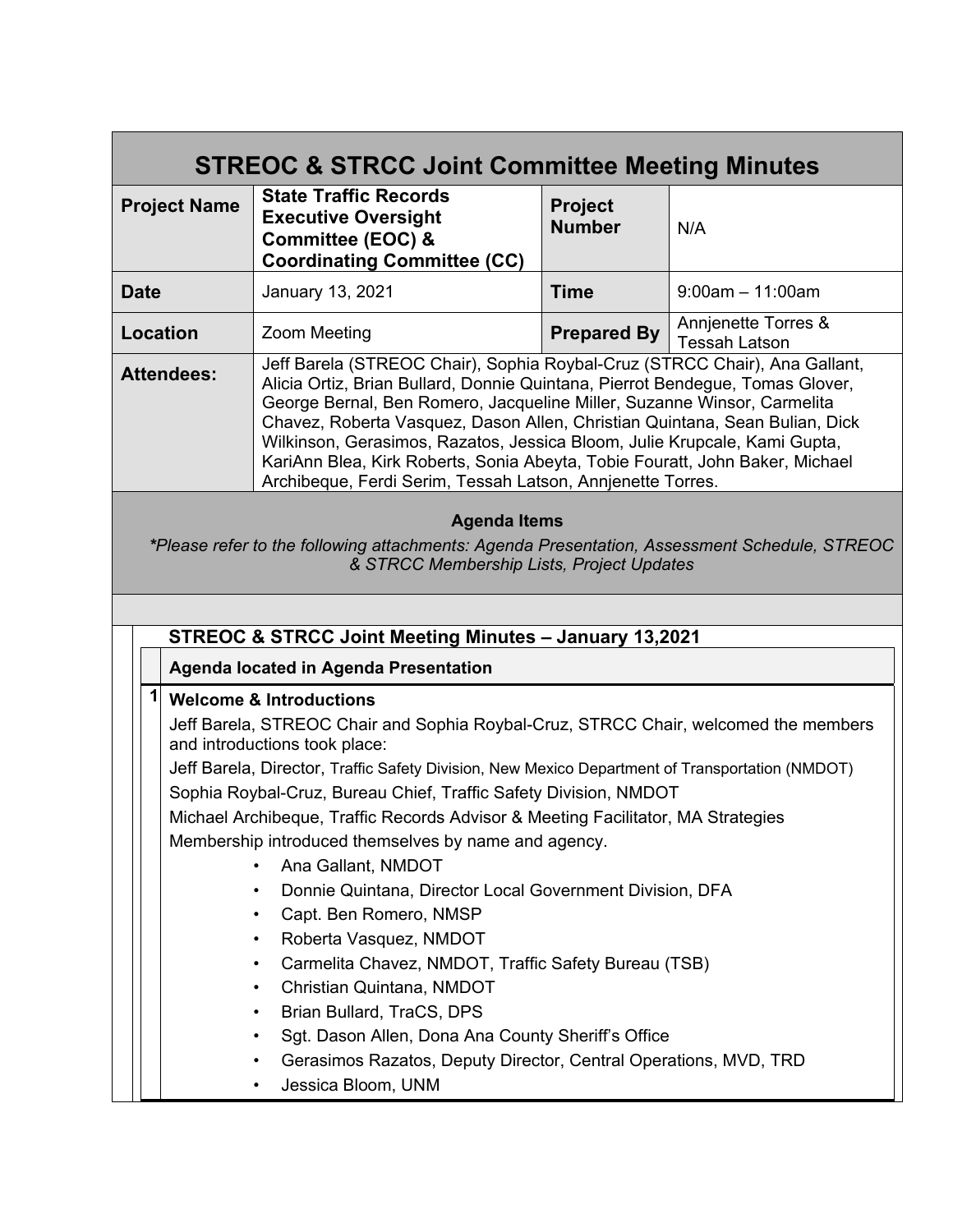| Julie Krupcale, Bureau Chief Local Government DWI, DFA<br>$\bullet$                                                                                                                                                                                                                                                                                                                                                                                                                                                                                                                                                                                  |
|------------------------------------------------------------------------------------------------------------------------------------------------------------------------------------------------------------------------------------------------------------------------------------------------------------------------------------------------------------------------------------------------------------------------------------------------------------------------------------------------------------------------------------------------------------------------------------------------------------------------------------------------------|
| Kami Gupta, DoIT Project Management Office<br>$\bullet$                                                                                                                                                                                                                                                                                                                                                                                                                                                                                                                                                                                              |
| Chief Kirk Roberts, Artesia Police Dept.<br>٠                                                                                                                                                                                                                                                                                                                                                                                                                                                                                                                                                                                                        |
| Sonia Abeyta, TraCS, DPS<br>$\bullet$                                                                                                                                                                                                                                                                                                                                                                                                                                                                                                                                                                                                                |
| Tobie Fouratt, Administrative Office of the Courts<br>$\bullet$                                                                                                                                                                                                                                                                                                                                                                                                                                                                                                                                                                                      |
| Sean Bullian, Driver Services Bureau Chief, NMMVD<br>$\bullet$                                                                                                                                                                                                                                                                                                                                                                                                                                                                                                                                                                                       |
| Tomas Glover, Vehicles Bureau Chief, NMMVD<br>$\bullet$                                                                                                                                                                                                                                                                                                                                                                                                                                                                                                                                                                                              |
| Pierrot Bendegue, NMDOT<br>$\bullet$                                                                                                                                                                                                                                                                                                                                                                                                                                                                                                                                                                                                                 |
| Alicia Ortiz, Data Management Bureau Chief, representing Planning Division,<br>$\bullet$<br><b>DOT</b>                                                                                                                                                                                                                                                                                                                                                                                                                                                                                                                                               |
| George Bernal, Law Enforcement<br>$\bullet$                                                                                                                                                                                                                                                                                                                                                                                                                                                                                                                                                                                                          |
| Jacqueline Miller, UNM<br>$\bullet$                                                                                                                                                                                                                                                                                                                                                                                                                                                                                                                                                                                                                  |
| John Baker, NMDOT<br>$\bullet$                                                                                                                                                                                                                                                                                                                                                                                                                                                                                                                                                                                                                       |
| Dick Wilkinson, CIO, Administrative Office of the Courts (AOC)<br>$\bullet$                                                                                                                                                                                                                                                                                                                                                                                                                                                                                                                                                                          |
| Tessah Latson, MA Strategies<br>$\bullet$                                                                                                                                                                                                                                                                                                                                                                                                                                                                                                                                                                                                            |
| Ferdi Serim, MA Strategies<br>$\bullet$                                                                                                                                                                                                                                                                                                                                                                                                                                                                                                                                                                                                              |
| Annjenette Torres, MA Strategies<br>$\bullet$                                                                                                                                                                                                                                                                                                                                                                                                                                                                                                                                                                                                        |
| Updates:<br>DOT and the TSB continue to telework with no clear end date in sight, but the<br>benefit is eliminating travel time.                                                                                                                                                                                                                                                                                                                                                                                                                                                                                                                     |
| He provided a brief overview of the upcoming legislative session and the<br>$\bullet$<br>possibility of legalization of marijuana through bills that have already been pre-<br>filed.                                                                                                                                                                                                                                                                                                                                                                                                                                                                |
| DOT received a grant (\$20,000) from the Governors Highway Safety Association.<br>The grant was originally designated for use in Dona Ana County, but the initiative<br>struggled due to limitations and restrictions during the pandemic. The ride credits<br>are still available to be redeemed during the period from now until super bowl. The<br>initiative will be expanded and available statewide. Jeff asked for collaboration and<br>encouraged members to reach out to the TSB to participate. Dick Wilkinson, CIO<br>at the AOC responded with interest in collaborating through websites and<br>resources available through the courts. |
| Agenda approved after a motion was made by Jessica Bloom and seconded by Tomas<br>Glover.                                                                                                                                                                                                                                                                                                                                                                                                                                                                                                                                                            |
| All core areas represented with the exception of EMS Injury Surveillance, NMDOH, due to<br>their commitment to handling the health crisis.                                                                                                                                                                                                                                                                                                                                                                                                                                                                                                           |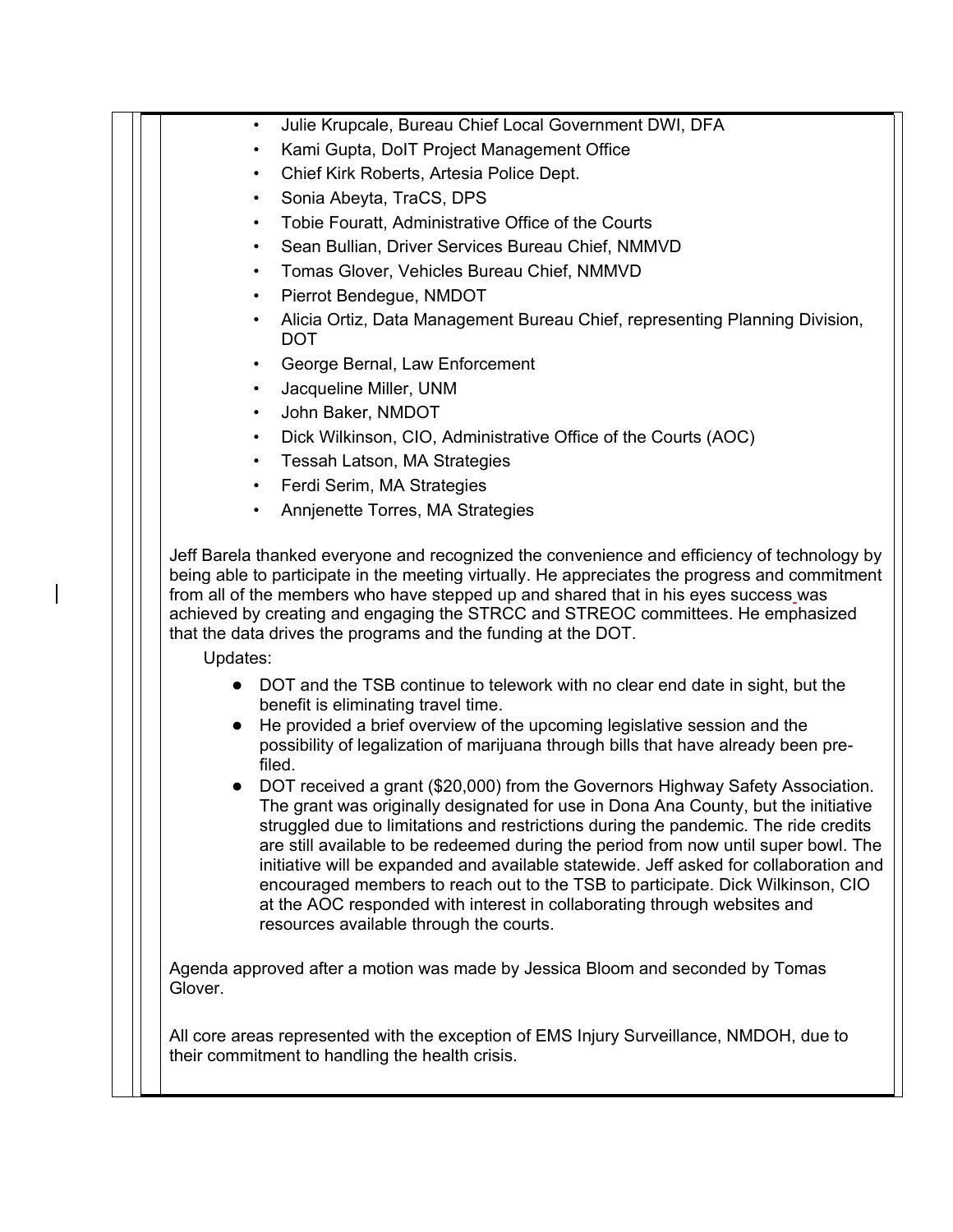| 2  | <b>STREOC &amp; STRCC</b>                                                                                                                                                                                                                                                                                                                                           |  |  |  |
|----|---------------------------------------------------------------------------------------------------------------------------------------------------------------------------------------------------------------------------------------------------------------------------------------------------------------------------------------------------------------------|--|--|--|
|    | Michael Archibeque presented the STREOC and STRCC member lists and the following                                                                                                                                                                                                                                                                                    |  |  |  |
|    | changes were made:                                                                                                                                                                                                                                                                                                                                                  |  |  |  |
|    | <b>STRCC</b>                                                                                                                                                                                                                                                                                                                                                        |  |  |  |
|    | Capt. Joseph Romero and Chris Smead added to member list                                                                                                                                                                                                                                                                                                            |  |  |  |
|    | Brian Bullard added "TraCS maintenance" to title and function                                                                                                                                                                                                                                                                                                       |  |  |  |
|    |                                                                                                                                                                                                                                                                                                                                                                     |  |  |  |
|    | <b>STREOC</b>                                                                                                                                                                                                                                                                                                                                                       |  |  |  |
|    | Dona Ana Sheriff's Office is represented by Sgt. Dason Allen, remove Lt.                                                                                                                                                                                                                                                                                            |  |  |  |
|    | Palmer                                                                                                                                                                                                                                                                                                                                                              |  |  |  |
|    | NMSP Interim Chief Robert Thornton added to member list<br>$\bullet$                                                                                                                                                                                                                                                                                                |  |  |  |
|    | DPS Interim Secretary Tim Johnson added to member list                                                                                                                                                                                                                                                                                                              |  |  |  |
|    | Kami Gupta DoIT added Project Management Office to title and function                                                                                                                                                                                                                                                                                               |  |  |  |
|    | DFA Deputy Secretary. Renee Ward removed                                                                                                                                                                                                                                                                                                                            |  |  |  |
|    | Michael Archibeque provided a summary of the STREOC training and orientation minutes                                                                                                                                                                                                                                                                                |  |  |  |
|    | and requested the minutes be sent to the STRCC members for their information.                                                                                                                                                                                                                                                                                       |  |  |  |
|    | STREOC members were asked for comments and Sophia Roybal Cruz shared the intent                                                                                                                                                                                                                                                                                     |  |  |  |
|    | of the training and how the STREOC members can support the work of the STRCC. Dick                                                                                                                                                                                                                                                                                  |  |  |  |
|    | Wilkinson commented that he appreciated the recorded access of the meeting. Alicia Ortiz                                                                                                                                                                                                                                                                            |  |  |  |
|    | mentioned that she appreciated the clarification of the roles of the members and how                                                                                                                                                                                                                                                                                |  |  |  |
|    | collaborations are possible with increased opportunity for dialog. Gerasimos Razatos                                                                                                                                                                                                                                                                                |  |  |  |
|    | added that he is encouraged by the initiatives that are moving and members working                                                                                                                                                                                                                                                                                  |  |  |  |
|    | together to get these in place with the shared goal of success. Chief Roberts mentioned<br>that there was a lot of information and he is still processing how each member fits and                                                                                                                                                                                  |  |  |  |
|    |                                                                                                                                                                                                                                                                                                                                                                     |  |  |  |
|    | understanding links in the big picture of this complex system for NM.                                                                                                                                                                                                                                                                                               |  |  |  |
|    | Chief Roberts made a motion to approve minutes with a second by Sophia Roybal Cruz.                                                                                                                                                                                                                                                                                 |  |  |  |
|    | STREOC Minutes approved.                                                                                                                                                                                                                                                                                                                                            |  |  |  |
|    | Alicia Ortiz made a motion to approve the STRCC minutes with a second from Donnie                                                                                                                                                                                                                                                                                   |  |  |  |
|    | Quintana. Minutes approved.                                                                                                                                                                                                                                                                                                                                         |  |  |  |
| 31 | 2021 Data Assessment Tool                                                                                                                                                                                                                                                                                                                                           |  |  |  |
|    | Ferdi Serim provided a demonstration of the database that is accessible over the web. He                                                                                                                                                                                                                                                                            |  |  |  |
|    | explained that module leaders have accounts and access. There are 394 questions that have                                                                                                                                                                                                                                                                           |  |  |  |
|    | been color coded: red- did not meet; yellow-partially met; and green- met. Ferdi provided a<br>demonstration of various functions of the database and acknowledged the great participation<br>by module leaders and the amount of work that has gone into this process.<br>Suzanne Winsor requested information on uploading documents. This process is overseen by |  |  |  |
|    |                                                                                                                                                                                                                                                                                                                                                                     |  |  |  |
|    |                                                                                                                                                                                                                                                                                                                                                                     |  |  |  |
|    | Ferdi and his contact information is fserim@mastrategies.com.                                                                                                                                                                                                                                                                                                       |  |  |  |
|    | Michael Archibeque clarified that the assessment is not an audit, but rather an enhancement                                                                                                                                                                                                                                                                         |  |  |  |
|    | and opportunity to improve programs and systems, as well as implement best practices.                                                                                                                                                                                                                                                                               |  |  |  |
|    | Kami Gupta requested more information on the assessors. Sophia Roybal Cruz explained that                                                                                                                                                                                                                                                                           |  |  |  |
|    | the assessment is a requirement from NHTSA and subject matter experts from each of the                                                                                                                                                                                                                                                                              |  |  |  |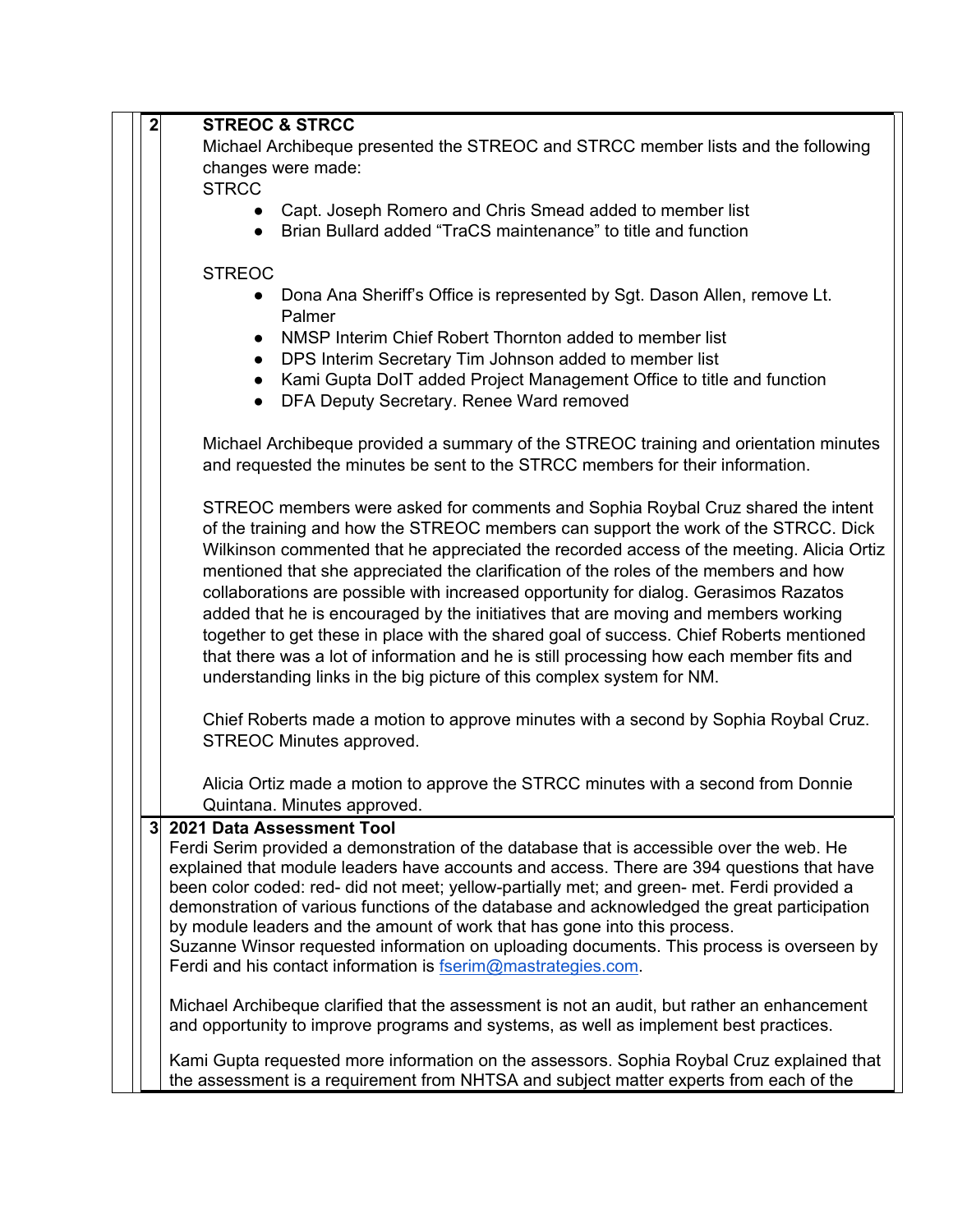|   | core areas make up the assessment team. Sophia is the state coordinator and she shared the<br>schedule for the assessment (attached):                                                                                                                                                                                                                                                                                                                                                                                                                                                                                          |
|---|--------------------------------------------------------------------------------------------------------------------------------------------------------------------------------------------------------------------------------------------------------------------------------------------------------------------------------------------------------------------------------------------------------------------------------------------------------------------------------------------------------------------------------------------------------------------------------------------------------------------------------|
|   | Pre-Assessment call - date TBD<br>One month call & STRAP Training Webinar 2/24/21<br>Kickoff Meeting 3/30/21 location TBD<br>Check-in Meeting 5/11-12/21 Facilitator will attend in-person<br>Report Delivered to State by 6/25/21<br>Report Out 6/30/21                                                                                                                                                                                                                                                                                                                                                                       |
|   | Sophia Roybal Cruz thanked everyone who has already been entering information in the<br>database and gathering documentation and evidence to prepare for the assessment.<br>Module leaders provided feedback as well. Tomas Glover stated that he appreciated the tool<br>and mentioned it was easy to navigate and seamless. John Baker, Sean Bullian and Sonia<br>Abeyta responded that they are not having any problems and appreciate everyone's support<br>and assistance. Suzanne Winsor mentioned that she is still reaching out and the tool works<br>well. The schedule will be sent to each STRCC and STREOC member. |
|   | Michael Archibeque provided additional information on the assessors' roles and the rating<br>system. He encouraged members to provide as much information as possible before the<br>assessment in order to be ready and able to provide evidence to respond to every area of the<br>assessment. He clarified that the 2016 verbiage needs to be updated and current examples<br>need to be provided. He thanked everyone for the work that has been done and expressed<br>gratitude to everyone who has been working diligently to provide comprehensive information<br>and documentation.                                     |
|   | Chief Roberts requested the updated database link and Sonia Abeyta and Ferdi Serim will<br>follow up with Chief Roberts after the meeting.                                                                                                                                                                                                                                                                                                                                                                                                                                                                                     |
| 4 | <b>Data Management Plan</b><br>Michael Archibeque introduced the Data Management Plan and thanked everyone who has<br>contributed to the plan. He provided the draft plan and intends to send to the members for<br>review, updates and edits. The plan is structured around data quality, systems and integration.<br>The plan is a data management road map and outlines legal stewardship. Descriptions,<br>process flow diagrams and system overviews are still in progress and will be updated over the<br>next month.                                                                                                    |
|   | 5 Performance Measures<br>Michael Archibeque presented performance measures recommended by NHTSA for systems.<br>He suggested members work with their respective IT shops to determine timeliness, accuracy,<br>integration, accessibility, uniformity, etc. across measures in each area.                                                                                                                                                                                                                                                                                                                                     |
| 6 | <b>Project Monitoring Tool</b>                                                                                                                                                                                                                                                                                                                                                                                                                                                                                                                                                                                                 |
|   | <b>Strategic Plan Projects</b><br>Tessah Latson presented the process for strategic plan project updates, objectives, benefits,<br>impacts, risks and milestones. She mentioned funding as a common barrier. She will be<br>working with project managers to complete the updates before the assessment.                                                                                                                                                                                                                                                                                                                       |
|   | The project monitoring tool will be introduced to the project managers over the next month.                                                                                                                                                                                                                                                                                                                                                                                                                                                                                                                                    |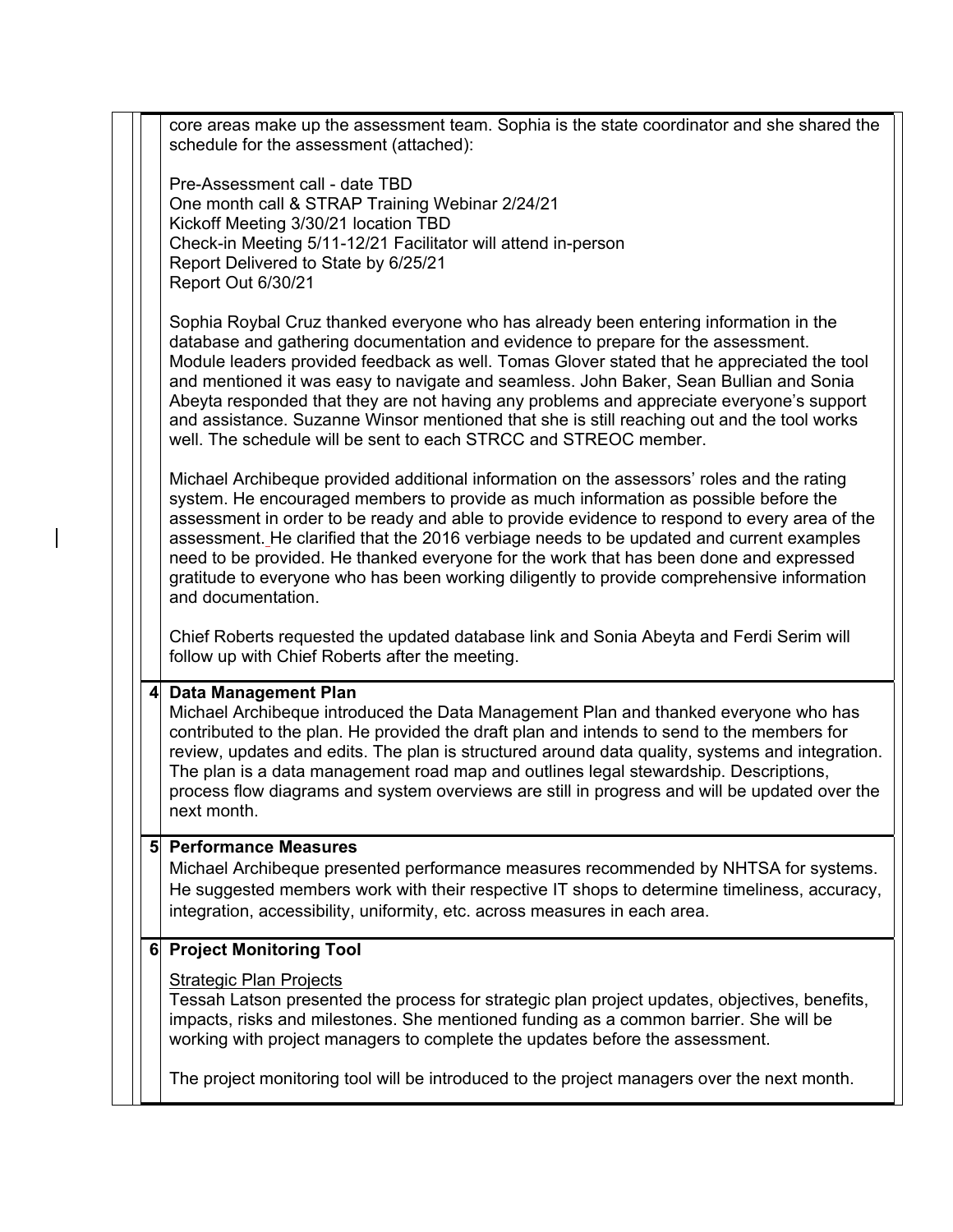Project Updates

*Traffic Records* - Michael Archibeque reported that Project Management is progressing and on track by fulfilling each component of the scope of work.

*TraCS* - Sonia Abeyta reported that DPS has provided multiple training sessions, support, and is partnering with the AOC and MVD on assessments and submitting reports. She mentioned that an MOU has been approved as well.

*Crash* - Roberta Vasquez of NMDOT reported that the data entry contract is on hold and awaiting signatures. TraCS continues to roll-out, the data analysis contract is ongoing with focus on completing the 2019 Annual Reports. Jessica Bloom, UNM shared that the 2019 community publications containing crash statistics is now posted to the website.

*Roadway* - John Baker reported other entities use the DOT's Linear Reference System and practices for integration. NMDOT is in the second set of states for implementation of the decisions that will be made for the AEGIST guidebook. Anticipated date is end of 2021 or 2022.

TraCS - Last week the NMDOT Roadway Inventory Program provided an update to Sophia Roybal-Cruz and Brian Bullard. This provided by a shapefile that includes the following data sets: Routes, County FIPS, Interchanges, Mileposts, Rail Road crossings, Rail Roads, Speed Limits, Street Names, and Urban Codes. This is an annual update provided by NMDOT.

FARS - In November, the NMDOT Roadway Inventory Program provided the annual update to Sophia Roybal-Cruz for FARS reporting. This is done by providing a geodatabase in a Map Package with the following data sets: Routes, County FIPS, Interchanges, Mileposts, Rail Road crossings, Rail Roads, Speed Limits, Street Names, Stop Signs, National Highway System, Ownership, Surface Type, Number of Lanes, Functional System, Route Signing, Special Jurisdictions, and Urban Codes.

Michael Archibeque requested the updates be submitted to be attached to the minutes. He discussed the three projects that are in the Strategic Plan that are not currently funded and will be brought to the STREOC to help brainstorm on how these projects may be funded and implemented. Not funded: System Architecture, AOC Monitors, EMS Enhancements (strategic plan budget plan).

### **7 Closing and Next Steps**

#### New Business

Tomas Glover updated the members that MVD is in the process of digitizing old microfilm stored records. He will provide more information as that progresses.

Sophia Roybal Cruz thanked everyone for their time, participation and collaboration. She also thanked MA Strategies for the great work everyone is doing and mentioned that she is confident that NM will receive the credit and acknowledgement deserved during the assessment.

Dick Wilkinson moved that the meeting be adjourned. Alicia Ortiz seconded and the joint committee meeting was adjourned at 11:06am.

#### **Adjourned at 11:06am**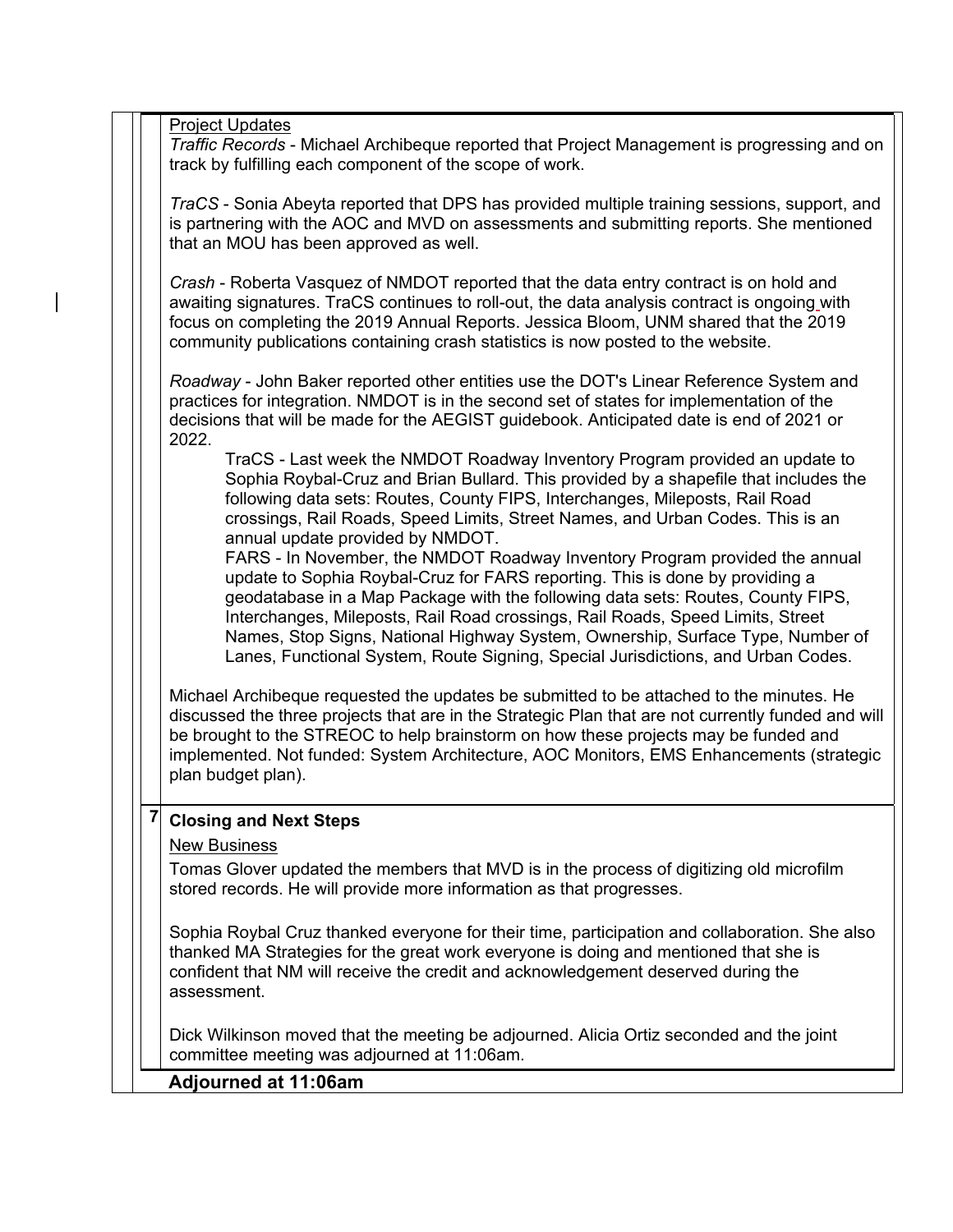| NM STRCC Membership 2020-2022                                 |                                                                |                                               |                   |                                        |
|---------------------------------------------------------------|----------------------------------------------------------------|-----------------------------------------------|-------------------|----------------------------------------|
| Name/Email                                                    | <b>Title/Function</b>                                          | <b>Agency</b>                                 | <b>STRCC Role</b> | Core System(s)                         |
| NM Department of Transportation                               |                                                                |                                               |                   |                                        |
| Sophia Roybal-Cruz<br>sophia.roybal-cruz@state.nm.us          | <b>Bureau Chief</b>                                            | NMDOT, Traffic<br>Safety Division             | Chair             | <b>ALL</b>                             |
| Roberta Vasquez<br>roberta.vasquez@state.nm.us                | MA Supervisor Crash<br>Data Unit                               | NMDOT, Traffic<br>Safety Division             | Member            | <b>CRASH</b>                           |
| <b>Kariann Blea</b><br>Kariann.blea1@state.nm.us              | TRACs Project Mgr.                                             | NMDOT, Traffic<br>Safety Division             | Member            | <b>CRASH</b>                           |
| <b>Kimberly Wildharber</b><br>kimberly.wildharber@state.nm.us | <b>Traffic Safety DWI</b><br>Data                              | NMDOT, Traffic<br>Safety Division             | Member            | <b>CRASH</b>                           |
| <b>Christian Quintana</b><br>Christian.quintana@state.nm.us   | Project Manager                                                | NMDOT, Traffic<br>Safety Division             | Member            | <b>CRASH</b>                           |
| Jessica Griffin<br>jessica.griffin@state.nm.us                | <b>HSIP Coordinator</b>                                        | NMDOT, Statewide<br>Planning Bureau           | Member            | CRASH/ROADWAY                          |
| <b>John Baker</b><br>johnj.baker@state.nm.us                  | Staff - Roadway                                                | NMDOT, Data Mgt.<br>Bureau                    | Member            | <b>ROADWAY</b>                         |
| Sean Noonan<br>sean.noonen3@state.nm.us                       | <b>Staff - Traffic Counts</b>                                  | NMDOT, Data Mgt.<br>Bureau                    | Member            | <b>ROADWAY</b>                         |
| <b>Esteban Trujillo</b><br>esteban.trujillo2@state.nm.us      | Ignition Interlock Mgr.                                        | NMDOT, TRD                                    | Member            | <b>IGNITION</b><br>INTERLOCK/DRIVER    |
| <b>Robert Rhatigan</b><br>rhatigan@unm.edu                    | <b>Interim Director</b>                                        | UNM-Geospatial &<br><b>Population Studies</b> | Contractor        | <b>CRASH</b>                           |
| Jessica Bloom<br>jbloom1@unm.edu                              | <b>Research Scientist</b>                                      | UNM-Geospatial &<br><b>Population Studies</b> | Contractor        | <b>CRASH</b>                           |
| <b>Ilene Hall</b><br>ilenehall@gmail.com                      | <b>HSP Advisor</b>                                             | <b>Pricehall Research</b>                     | Contractor        | ALL                                    |
| NM Department of Public Safety                                |                                                                |                                               |                   |                                        |
| Capt. Ben Romero<br>davidb.romero@state.nm.us                 | Commander of IT<br><b>Special Projects</b>                     | <b>NMDPS</b>                                  | Member            | CRASH/CITATION<br>ADJUDICATION         |
| Capt. Joseph Romero<br>joseph.romero12@state.nm.us            | Captain of CVE                                                 | <b>NMDPS</b>                                  | Member            | CRASH/CITATION<br><b>ADJUDICATION</b>  |
| <b>Sammy Trujillo</b><br>Sammy.trujillo@state.nm.us           | Manager                                                        | <b>NMDPS</b>                                  | Member            | CRASH/CITATION<br>ADJUDICATION         |
| Sonia Abeyta<br>sonia.abeyta@state.nm.us                      | <b>Tracs Project Manager</b>                                   | <b>NMDPS</b>                                  | Member            | CRASH/ CITATION<br>ADJUDICATION        |
| <b>Brian Bullard</b><br>brian@itsolutionsnm.com               | TraCS Support &<br>Maintenance                                 | NMDPS/IT<br>Solutions                         | Contractor        | <b>CRASH/ CITATION</b><br>ADJUDICATION |
| <b>Chris Smead</b><br>chris@itsolutionsnm.com                 | TraCS Support &<br>Maintenance                                 | NMDPS/IT<br>Solutions                         | Contractor        | CRASH/CITATION<br>ADJUDICATION         |
| <b>Administrative Office of the Courts</b>                    |                                                                |                                               |                   |                                        |
| <b>Genevieve Grant</b><br>ggrant@nmcourts.gov                 | <b>IT Technical Support</b><br>Mgr.                            | AOC/JID                                       | Member            | CITATION/<br>ADJUDICATION              |
| <b>Suzanne J. Winsor</b><br>swinsor@nmcourts.gov              | Odyssey Business<br>Support Manager                            | AOC/JID                                       | Member            | CITATION/<br>ADJUDICATION              |
| <b>EMS/Injury Surveillance</b>                                |                                                                |                                               |                   |                                        |
| <b>Charles Becvarik</b><br>charles.becvarik@state.nm.us       | NM State EMS Data<br>Coord./Licensing/<br><b>Education-CEs</b> | NMDOH, NM EMS<br><b>Bureau</b>                | Member            | EMS/INJURY<br>SURVEILLANCE             |
| <b>Department of Motor Vehicles</b>                           |                                                                |                                               |                   |                                        |
| <b>Tomas Glover</b><br>tomas.glover@state,nm.us               | Driver Services Bureau<br>Chief                                | NMTRD, Motor<br>Vehicle Division              | Member            | DRIVER/VEHICLE                         |
| <b>Sean Bulian</b><br>Sean.bulian@state.nm.us                 | Vehicles Bureau Chief                                          | NMTRD, Motor<br>Vehicle Division              | Member            | DRIVER/VEHICLE                         |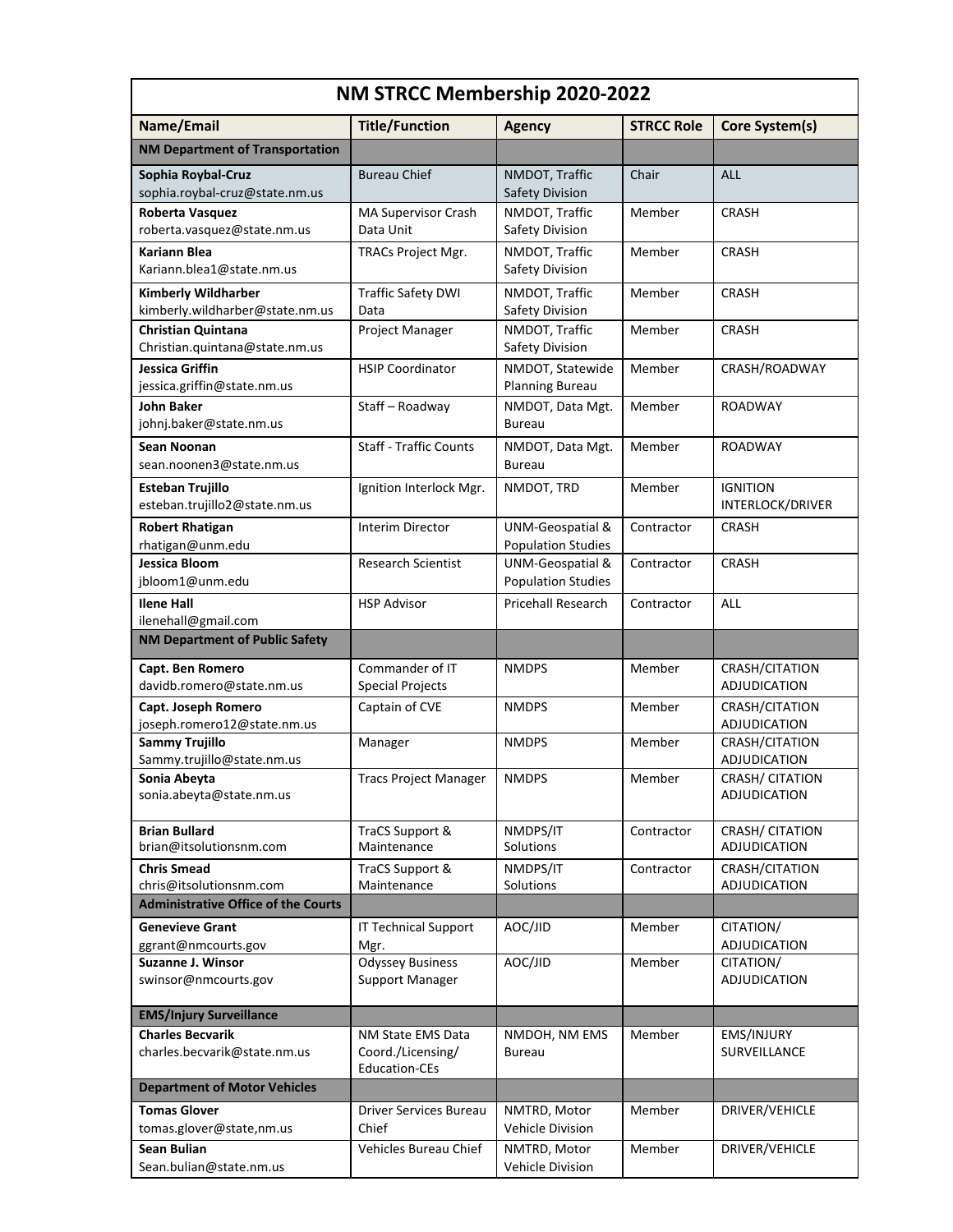| <b>State Partners</b>                                  |                                          |                                        |                        |                                               |
|--------------------------------------------------------|------------------------------------------|----------------------------------------|------------------------|-----------------------------------------------|
| <b>Julie Krupcale</b><br>Julie.Krupcale@state.nm.us    | <b>Bureau Chief</b><br><b>DWI</b>        | <b>DFA</b>                             | Member                 | DRIVER/CRASH/<br><b>CITATION ADJUDICATION</b> |
| <b>Federal Partners</b>                                |                                          |                                        |                        |                                               |
| Luis Melgoza<br>luis.melgoza@dot.gov                   | Safety Pavement<br>Engineer              | <b>FHWA</b>                            | <b>FHWA</b><br>Liaison | ALL                                           |
| <b>David Rios</b><br>David.rios@dot.gov                | Liaison                                  | <b>FMCA</b>                            | <b>FMCA</b><br>Liaison | ALL                                           |
| <b>Law Enforcement</b>                                 |                                          |                                        |                        |                                               |
| Sgt. Dason Allen<br>dasona@donaanacounty.org           | Sergeant                                 | Dona Ana County<br>Sheriff's Office    | Member                 | <b>CRASH/ CITATION</b><br><b>ADJUDICATION</b> |
| <b>Chief David Karst</b><br>karstd@bloomfieldnm.gov    | Chief                                    | <b>Bloomfield Police</b><br>Department | Member                 | CRASH/CITATION<br><b>ADJUDICATION</b>         |
| <b>Chief Kirk E. Roberts</b><br>kroberts@artesianm.gov | Chief                                    | Artesia Police<br>Department           | Member                 | CRASH/CITATION<br><b>ADJUDICATION</b>         |
| Lt. Patrick Segura<br>Patrick.segura@santaana-nsn.gov  | Lieutenant                               | Santa Ana Tribal<br>Police             | Member                 | CRASH/CITATION<br><b>ADJUDICATION</b>         |
| <b>STRCC Coordinating Team</b>                         |                                          |                                        |                        |                                               |
| <b>Mike Archibeque</b><br>marchibeque@mastrategies.com | <b>Traffic Records</b><br>Advisor        | NMDOT/MA<br><b>Strategies</b>          | Contractor             | <b>ALL</b>                                    |
| <b>Ferdi Serim</b><br>fserim@mastrategies.com          | <b>STRCC Project</b><br>Management       | NMDOT/MA<br><b>Strategies</b>          | Contractor             | ALL                                           |
| <b>Annjenette Torres</b><br>atorres@mastrategies.com   | <b>STRCC Administration</b>              | NMDOT/MA<br><b>Strategies</b>          | Contractor             | <b>ALL</b>                                    |
| <b>Tessah Latson</b><br>tlatson@mastrategies.com       | <b>STRCC Project</b><br>Management/Admin | NMDOT/MA<br><b>Strategies</b>          | Contractor             | <b>ALL</b>                                    |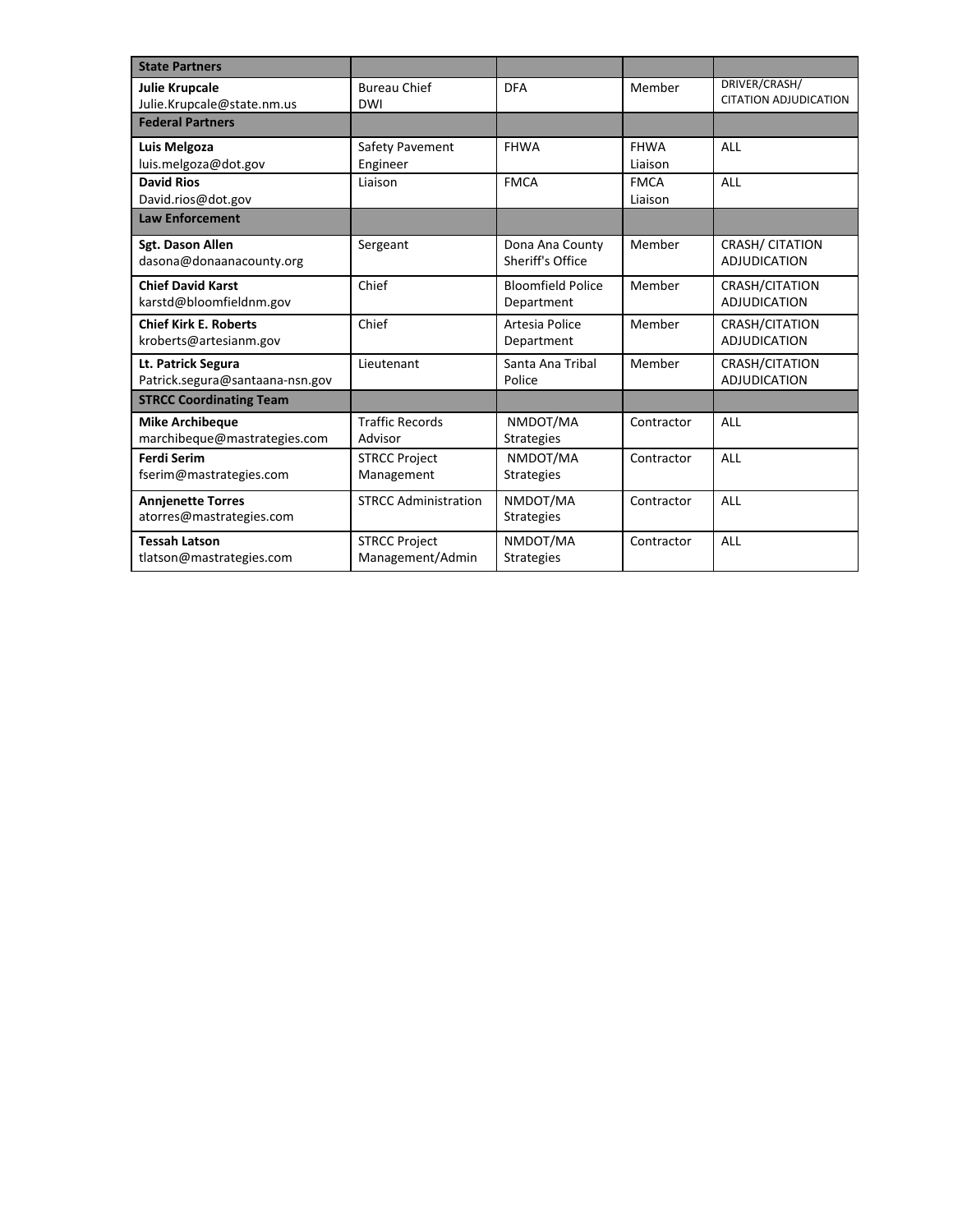# **New Mexico State Traffic Records Executive Oversight Committee (I)**

| <b>AGENCY</b>                                         | <b>MEMBER</b>                         |
|-------------------------------------------------------|---------------------------------------|
| <b>State Government Partners</b>                      |                                       |
| <b>New Mexico Department of Transportation</b>        |                                       |
| <b>Traffic Safety Division</b>                        | Jeff Barela, Director & STREOC Chair  |
| <b>New Mexico Department of Transportation</b>        |                                       |
| <b>Traffic Safety Division</b>                        | Sophia Roybal-Cruz, Bureau Chief      |
|                                                       |                                       |
| <b>New Mexico Department of Transportation</b>        |                                       |
| Data Management Division                              | Alicia Ortiz, Director                |
| <b>Administrative Office of the Courts</b>            |                                       |
| <b>Judicial Information Division</b>                  | Dick Wilkinson, CIO                   |
|                                                       |                                       |
| <b>Taxation &amp; Revenue Department</b>              |                                       |
| <b>Motor Vehicle Division</b>                         | Gerasimos Razatos, Deputy Director    |
| <b>NM Department of Health</b>                        |                                       |
| <b>Public Health Division</b>                         | Charles Becvarik, Program Coordinator |
|                                                       |                                       |
| <b>NM Department of Public Safety</b>                 | Interim Secretary Tim Johnson         |
| NM Department of Information Technology (DoIT)        | Kamari Gupta, Project Mgt             |
| NM Department of Finance and Administration           |                                       |
| <b>Local Government Division</b>                      | Donnie Quintana, Director             |
| <b>Law Enforcement Partners</b>                       |                                       |
| <b>NM State Police</b>                                | Robert Thornton, Acting Chief         |
| <b>NM Sherriff's Offices</b>                          |                                       |
| Dona Ana Sheriff's Office                             | Sgt. Dason Allen                      |
| <b>Local Police Liaisons</b>                          |                                       |
| <b>Bloomfield Poice Department</b>                    | Chief David Karst                     |
| Artesia Police Department                             | Chief Kirk E. Roberts                 |
| <b>Tribal Law Enforcement Liaisons</b>                |                                       |
| Bureau of Indian Affairs - Office of Justice Services | Special Agent Brenda Gonzales         |
| Bureau of Indian Affairs - Northern Pueblos Agency    | <b>Chief Max Dickens</b>              |
| Santa Ana Tribal Police Department                    | Chief Roger Foster                    |
| <b>Federal Government Partners - Non-Voting</b>       |                                       |
| <b>Federal Highway Administration</b>                 | Luis Melgoza                          |
| <b>U.S. Department of Transportation</b>              |                                       |
| Federal Motor Carrier Safety Administration           | David Rios                            |
|                                                       |                                       |
| <b>Advisory - Non-Voting</b>                          |                                       |
| MA Strategies, LLC                                    | Michael Archibeque                    |